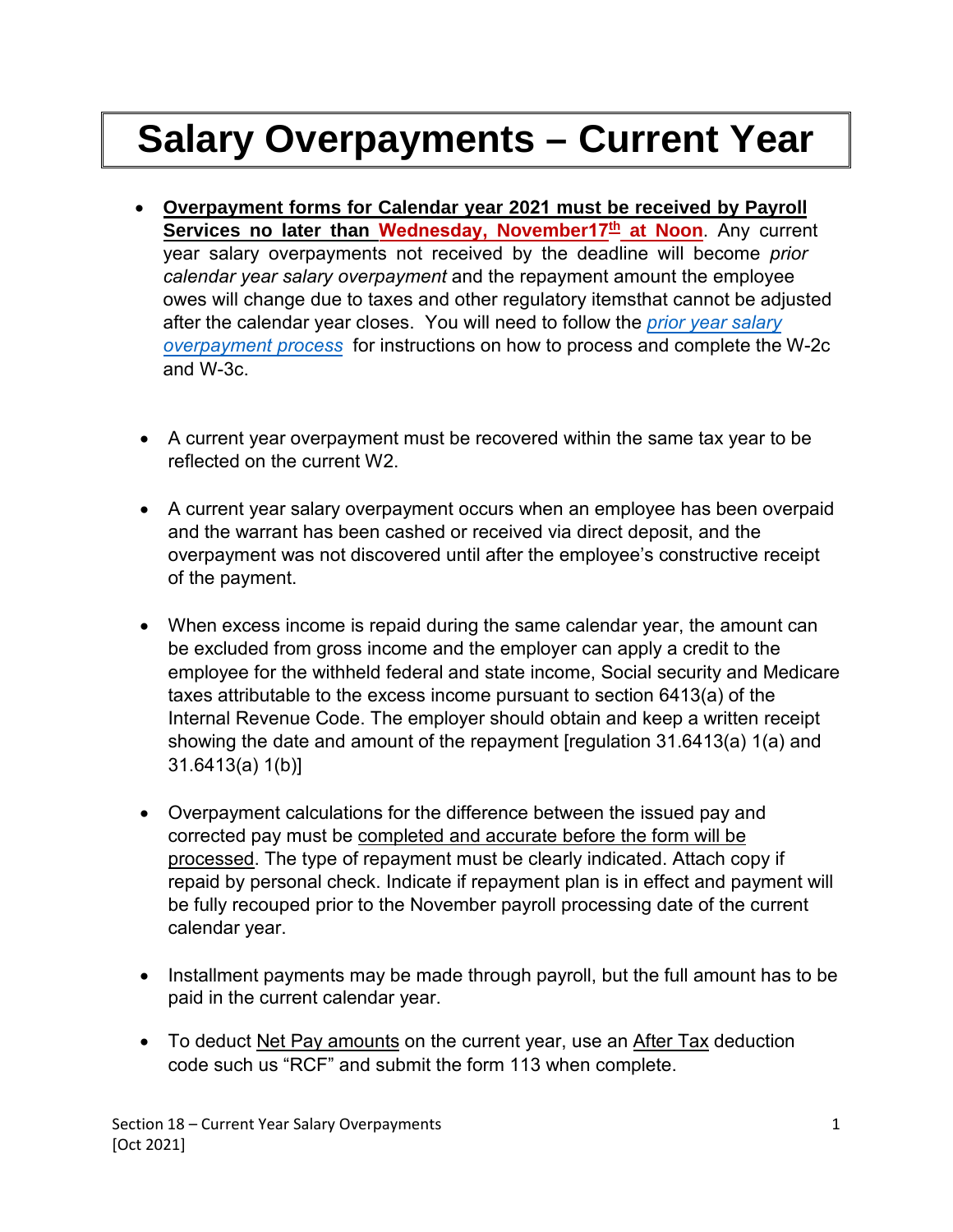- o To deduct Gross Amounts on the current year, use earnings code "SRP" or the earnings code in which the overpayment occurred. If SRP is used, then the form 113 needs to go to Retirement to complete the necessary retirement reporting adjustments to either CalPERS or CalSTRS. The overpayment amount has to be paid in full within the calendar year.
- Overpayments that cross calendar year will need a corrected W2, and have different repayment requirements. Please work directly with Retirement Reporting.
- Overpayment Form to be reviewed by Payroll Services (**Pre-Audit**) Backup required:
	- Form 113
	- Copy of the Review Self Service Paycheck screen
	- **Breakdown of the Full Gross pay amount on line B, detailing** earnings begin and end date, earnings code(s), hour(s) and rate(s).
- Overpayment Form Fully Repaid (**Completed**) Backup required
	- $\blacksquare$  Form 113
	- Copy of the Review Self Service Paycheck screen
	- **Include copy of repayment by personal check or deduction** summary if after-tax general deduction used.

## **Instructions for completing Form 113 – Salary Overpayment Computation**

- $\blacksquare$  Line A Actual Issued Pay amounts
- $\blacksquare$  Line B Corrected Pay amounts
- Line A-B Represents Overpayment
- Utilize a 3<sup>rd</sup> party Paycheck Calculator, such as [www.paycheckcity.com](http://www.paycheckcity.com/) to determine the corrected pay calculations.
- **Pay Period:** The month in which the pay warrant was issued (ex: M01)
- **Issue Date:** The issue date of the pay warrant (ex: 07/31/2017)

## • **Full Gross/Taxable Gross:**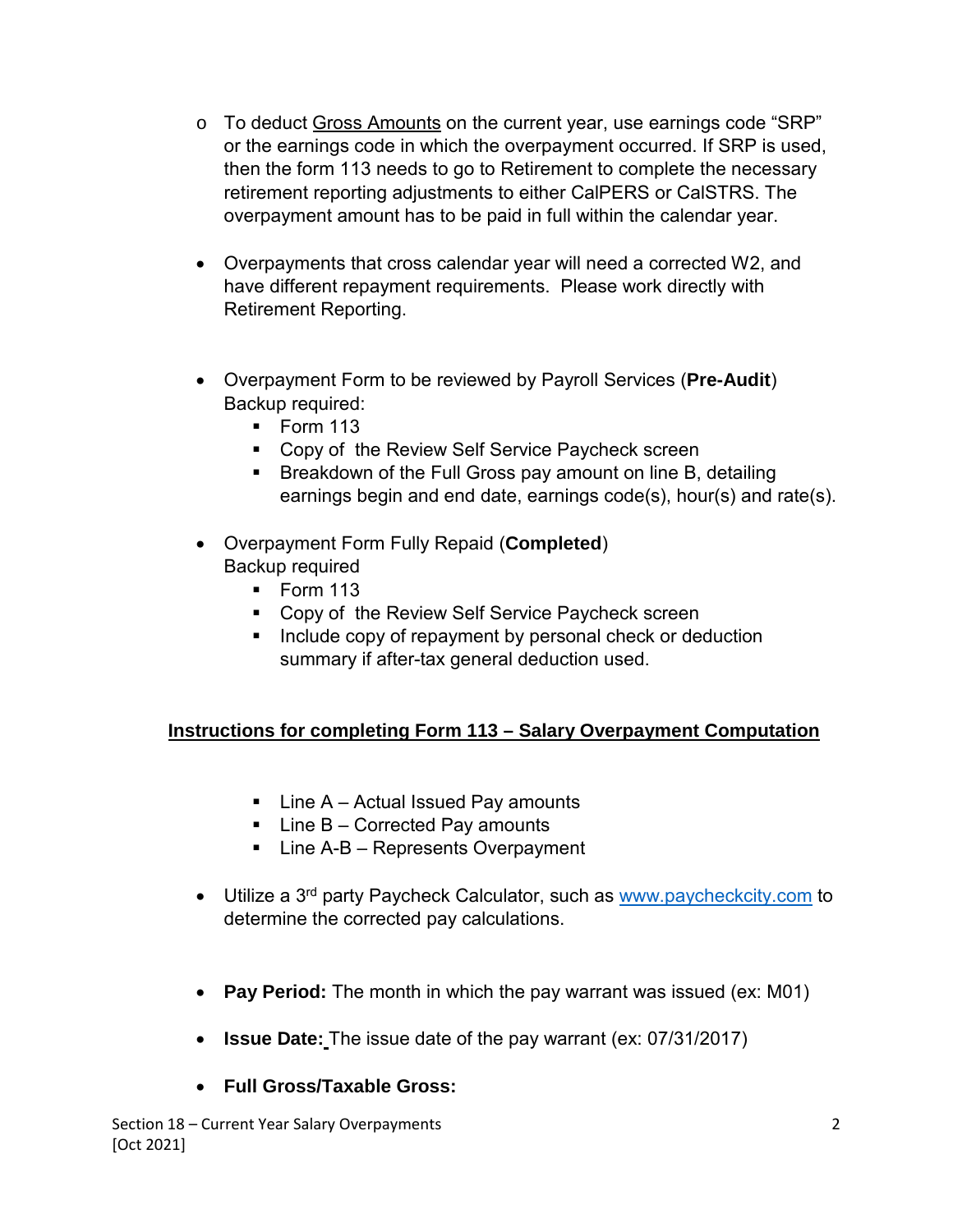- **EXECT:** Line A: from the Payroll Register or Review Paycheck
- **EXECT:** Line B: what the employee should have been paid. Note that on line B, the taxable gross will calculate automatically.
- **Line A-B: Represents Overpayment**
- **Social Security and Medicare:** Pretax 125C deductions and worker's compensation are not subject to Social Security and Medicare tax, account for these deductions.
- **Fed W/H and State W/H:** TSA, Pretax 125C deductions, workers' compensation, retirement contributions and Alternative Retirement System (ARS) are not subject to Federal and State withholding. When recalculating Federal and State tax, account for these deductions.
	- Note: It is allowable to recalculate State taxes on an overpayment when processed in HCM.
- **PERS OR STRS** Wage/Contrib.:
	- Line A: was paid (from Review Paycheck/ Review Self Service Paycheck)

Top Line: Wages paid that were subject to Retirement Bottom Line: PERS or STRS contributions paid.

**Line B: Earned** 

Top Line: The wages employee should have been paid that are subject to Retirement

Bottom Line: The PERS of STRS contributions the employee should have been paid. Contact Retirement Reporting if you have questions on how to calculate retirement on an overpayment. PERS:

7% of wages subject to Retirement (Classic Members) 6.5% of wages subject to Retirement (PEPRA Members from 07/01/17 - 06/30/18)

7% of wages subject to Retirement (PEPRA Members from 07/01/18 - 06/30/22)

STRS: (Classic Members)

8.00% of wages subject to Retirement (06/30/14 and prior)

8.15% of wages subject to Retirement (07/01/14 - 06/30/15)